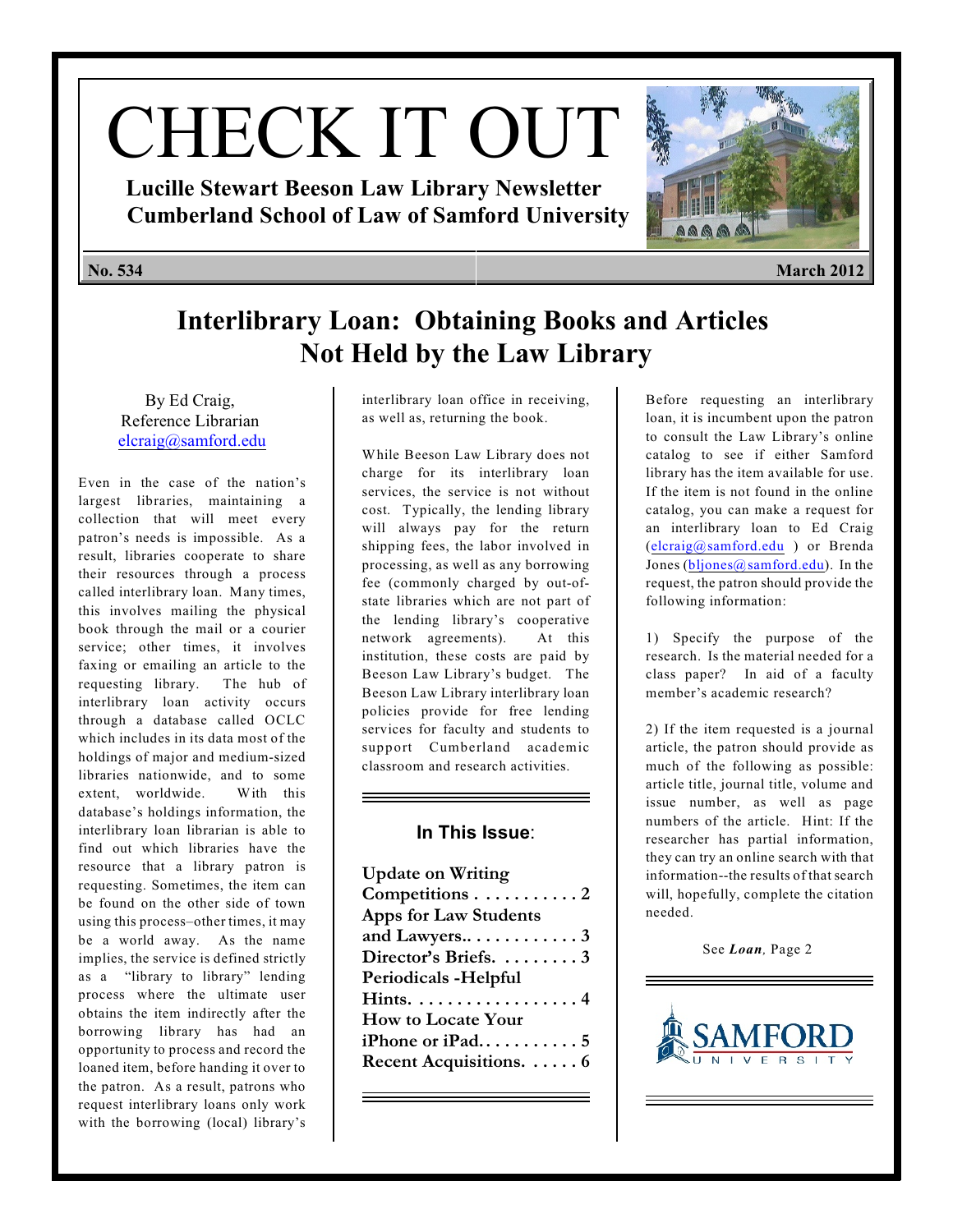# <span id="page-1-0"></span>Page 2 March 2012



#### *Loan* from Page 1

3) If the item requested is a monograph, the patron should state the title, author, edition (if there are multiple editions) and date of publication. If the item is a multivolume resource, the patron will need to know the volumes or section numbers needed; unless the set includes only 2-3 volumes, it is highly unlikely that the borrowing library will be able to find a willing lender for an entire set.

Patrons should plan ahead for use of the materials requested. Interlibrary loan requests take an average of 7-10 days to arrive (sometimes more, sometimes less). If the item is an immediate necessity, interlibrary loan is probably not the best method of obtaining the item; a reference

librarian can help a patron locate the nearest library that has the item (quite possibly in the Birmingham area) so that they can travel to that institution to borrow or otherwise use it. At the same time, a patron should be prepared to use the material when it arrives. Checkout periods for interlibrary loans usually run from 2- 4 weeks, without the option of renewal, in some circumstances; if the item cannot be used within that period of time, the library's time and money has been essentially wasted.

When receiving the services of interlibrary loan, it is important to return materials in a timely manner. Beeson Law Library does not set due dates of materials obtained for Cumberland students and faculty; this is at the sole discretion of the lending institution, and as a result, these dates can vary widely.

If you have any questions concerning the interlibrary loan services of Beeson Law Library, please contact a reference librarian.

**Easter holiday and exam hours will be posted on the kiosk and the wall mounted letterboard outside the Law Library and on the [Law Library Hours](http://lawlib.samford.edu/?page_id=194) web site.**



### **Update on Writing Competitions: 2012**

By Brenda Jones, Reference Librarian [bljones@samford.edu](mailto:bljones@samford.edu)

The [January 2012 issue of Check](http://lawlib.samford.edu/wp-content/uploads/2012/01/ciojan12.pdf) [It Out](http://lawlib.samford.edu/wp-content/uploads/2012/01/ciojan12.pdf) contains an article on writing competitions for law students. Since then, additional contests are open for entry.

Notre Dame Law School's Smith-Doheny Writing Competition seeks papers on any issue of legal ethics. A cash award of \$2500 goes to the single winning entry. The deadline is April 27, 2012.

The International Association of Defense Counsel is sponsoring a writing contest on a subject of practical concern to lawyers engaged in the defense of civil litigation. For example, papers may cover relevant aspects of tort law, insurance law, civil procedure, evidence, damages, alternative dispute resolution procedures, or professional ethics. Winners receive \$2000 for first place, \$1000 for second, and \$500 for third. The deadline is May 18, 2012.

For more information, on these and other contests, check the bulletin board outside office 224 in the Cumberland law school. Since deadlines and criteria may change, be sure to confirm matters with the sponsoring organization.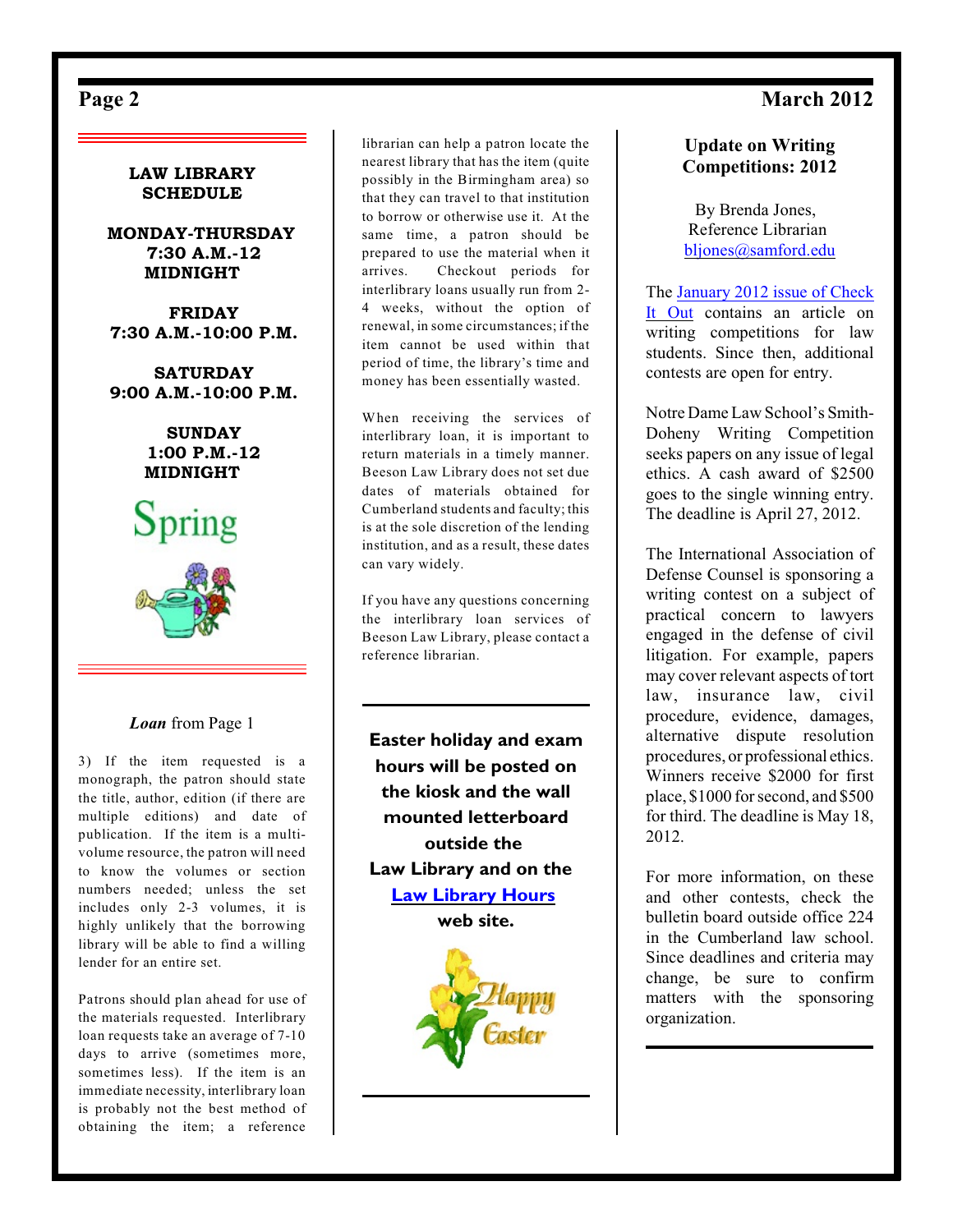## **Apps for Law Students and Lawyers: Alabama Ethics and Directories**

by Brenda Jones, Reference Librarian [bljones@samford.edu](mailto:bljones@samford.edu)

Embracing the use of mobile devices, many attorneys perform work-related tasks in hotels and airports, in offices of clients or co-counsel, in the courthouse, and other locations. According to a recent survey, almost 88% of the responding lawyers use a smart phone, and 15% use an iPad or other tablet device for working onthe-go. The most popular uses for tablets are internet access, email, calendars, contacts, maps or GPS, and research. *See* the American Bar Association's 2011 Legal Technology Survey Report (Volume VI, Mobile Lawyers).

For convenient research and contact information, the Alabama State Bar offers a free app for ethics opinions and directories of Alabama lawyers or elected officials. To access the app, go to [www.alabar.org/mobile](http://www.alabar.org/mobile). The ethics database covers formal opinions from 1981 to date issued by the Alabama Bar's Office of General Counsel. Users may scroll through the opinions or search by keyword. Search the Member Directory to find basic information on all active Alabama state bar members. The directory for Elected Officials provides names, addresses, and phone numbers for elected officials such as circuit clerks or district judges. Users may search by county, position, or circuit. This free web-based app works on all mobile devices and provides helpful information for lawyers and law students alike.

## **Director's Briefs**: *From Greg Laughlin* [glaughlin@samford.edu](mailto:glaughlin@samford.edu)

#### *Food and Beverages in the Law Library*

Beginning on the Monday following Spring Break, any food or beverages (including the containers for such food and beverages) left in the public areas of the Law Library (e.g., reading rooms, study rooms, carrels, tables, and stacks) will be thrown away by the cleaning staff.

Since 2008, the Law Library has significantly relaxed its policies to permit students and other patrons to drink beverages and eat food in the Law Library. This has worked very well for everyone. However, this academic year, we have begun to have a problem with patrons leaving food and beverages in the Law Library, rather than throwing away such items or taking them when they leave. Food and beverages attract insects and also add to the cleaning needed.

Please remove any food or beverages which you have been consuming in the Law Library when you leave. Thank you for your help in keeping the Law Library clean and a pleasant place in which to work.

#### *Law Library Not Responsible for Items Left Unattended*

The Law Library and Samford University, in general, have an enviable and well-earned reputation of having very little crime. While that is a very good reputation to have, it sometimes lulls those of us who work and study on the campus to become lax in the ordinary precautions needed to protect our property. In recent weeks, Law Library staff have noted, on more than one occasion, valuables left

unattended for significant periods of time, even overnight, including notebook computers and other digital devices. This is not a good practice to follow and is simply tempting fate. Just as it would be unwise to leave \$1,000 in cash lying unattended in a public place, so it is unwise to leave a computer worth \$1,000 or more lying unattended for hours at a time and even overnight in the public places of the Law Library. The Law Library cannot assume responsibility for items that are stolen, and we urge patrons to take common and practical steps to protect their valuables.

#### *Carrels and Tables May Not be Reserved*

As a reminder, the carrels and tables in the Law Library may not be reserved. Library books and other library property found on unoccupied carrels and tables will be removed. Personal property will not be removed by Law Library staff. Notes left on carrels and tables indicating that those spaces have been reserved are not endorsed or recognized by the Law Library and will be removed. Patrons finding such notes are free to remove such notes and use the carrel or table space as needed or desired.

#### *Mail*

The Law Library is not responsible for posting or delivering mail for students. Samford University has a post office located on the first floor of the Beeson University Center and provides services Monday through Friday from 10 a.m. to 4 p.m. Students needing to mail any items may utilize those services. The Law Library will not accept mail for posting from any patron.

#### *Please Dispose of Paper Towels in Proper Receptacles*

On repeated occasions, used paper towels have been left on the floor of the Law Library's men's rooms

# <span id="page-2-0"></span>**Page 3** March 2012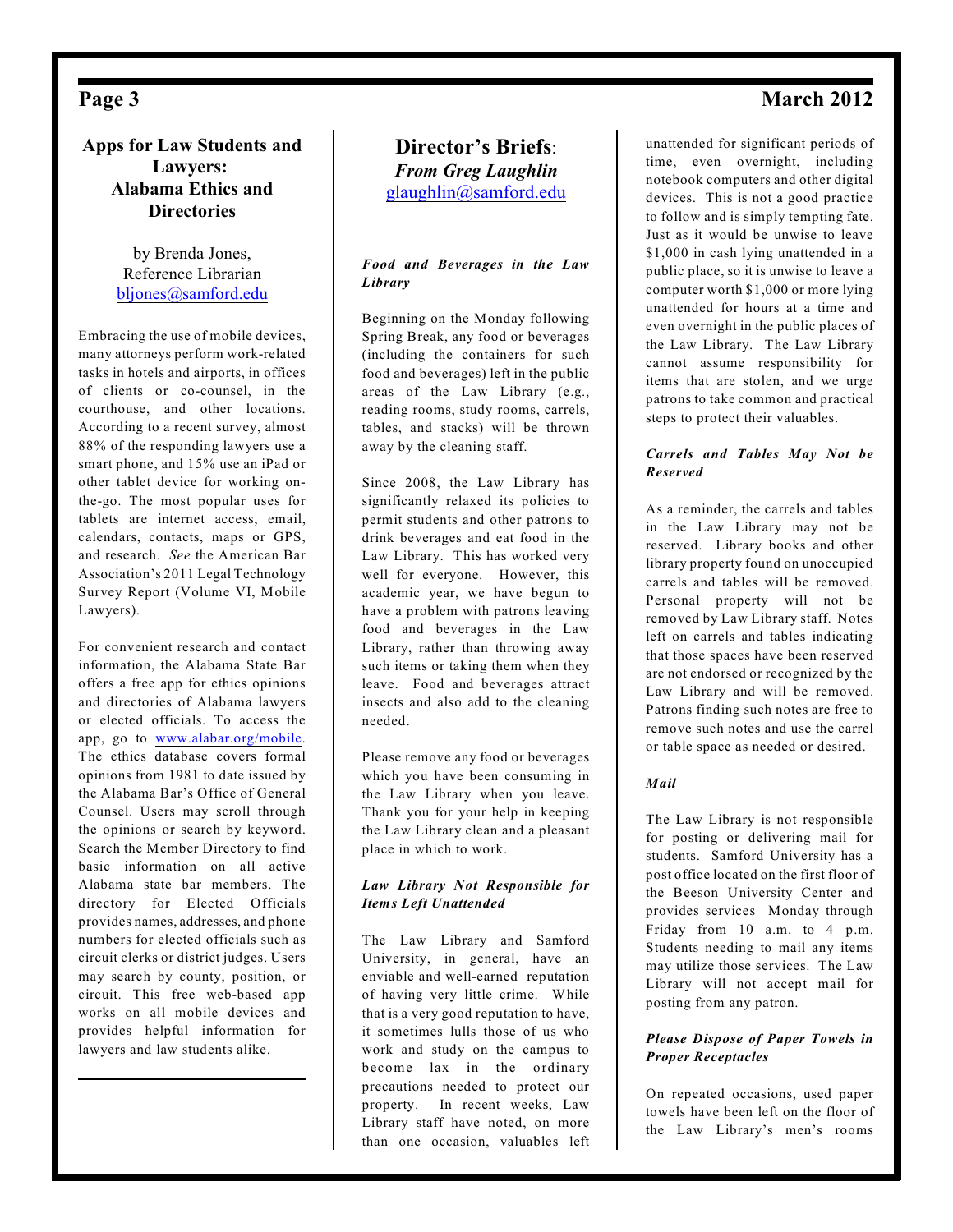# <span id="page-3-0"></span>Page 4 March 2012

between the inner and outer doors. As a courtesy to your fellow students, please dispose of any trash in proper receptacles. Trash receptacles are available inside every restroom and outside each restroom, within a few feet of the restroom doors.





**Want to know what is happening in the Law Library? Check the [Law Library](http://lawlib.samford.edu) [homepage](http://lawlib.samford.edu) for up-to-date information!**

# **Periodicals - Helpful Hints**

by Della Darby, Serials Librarian [dhdarby@samford.edu](mailto:dhdarby@samford.edu)

If you search LegalTrac, Index to Legal Periodicals & Books, or Index to Foreign Legal Periodicals, you may not retrieve full-text at first effort. But help is just a click away. Click the **Search for Article** link or button<br>**ARTICLE** ALL to jump to a page that will link you to the full-text available in a Samford database to jump to a page that will link you to the full-text available in a Samford database.

HeinOnline will take you directly to the article. LexisNexis and Westlaw link to the journal title, or more accurately a search of the title. If none of the e-text links are available, you can search the library catalog with one click to determine if we have the journal in print.

| <b>Estoppel and Textualism.</b><br><b>Maggs, Gregory E.</b><br>The American journal of comparative law<br>0002-919X<br>Full-text is available via the following links | Date:<br>Page:          | 01/01/2006<br>167                                                                                              |
|-----------------------------------------------------------------------------------------------------------------------------------------------------------------------|-------------------------|----------------------------------------------------------------------------------------------------------------|
|                                                                                                                                                                       |                         |                                                                                                                |
|                                                                                                                                                                       |                         |                                                                                                                |
|                                                                                                                                                                       |                         |                                                                                                                |
|                                                                                                                                                                       |                         |                                                                                                                |
|                                                                                                                                                                       |                         |                                                                                                                |
|                                                                                                                                                                       |                         |                                                                                                                |
|                                                                                                                                                                       | <b>Links to content</b> | <b>Resource</b>                                                                                                |
| Article                                                                                                                                                               | Journal                 | HeinOnline Law Journal Library,                                                                                |
| Article                                                                                                                                                               | Journal                 | HeinOnline Core U.S./Most Cited Law Journals,                                                                  |
| Article                                                                                                                                                               | Journal                 | HeinOnline International & Non-U.S. Law Journals,                                                              |
| Article                                                                                                                                                               | Journal                 | LexisNexis Academic                                                                                            |
|                                                                                                                                                                       | Journal                 | Lawschool - Full-text Titles Access limited to the<br>Cumberland academic community; Westlaw login<br>required |
|                                                                                                                                                                       | Journal                 | LexisNexis Lawschool Access limited to Cumberland<br>academic community; LexisNexis login required             |
|                                                                                                                                                                       |                         | More options for finding this journal                                                                          |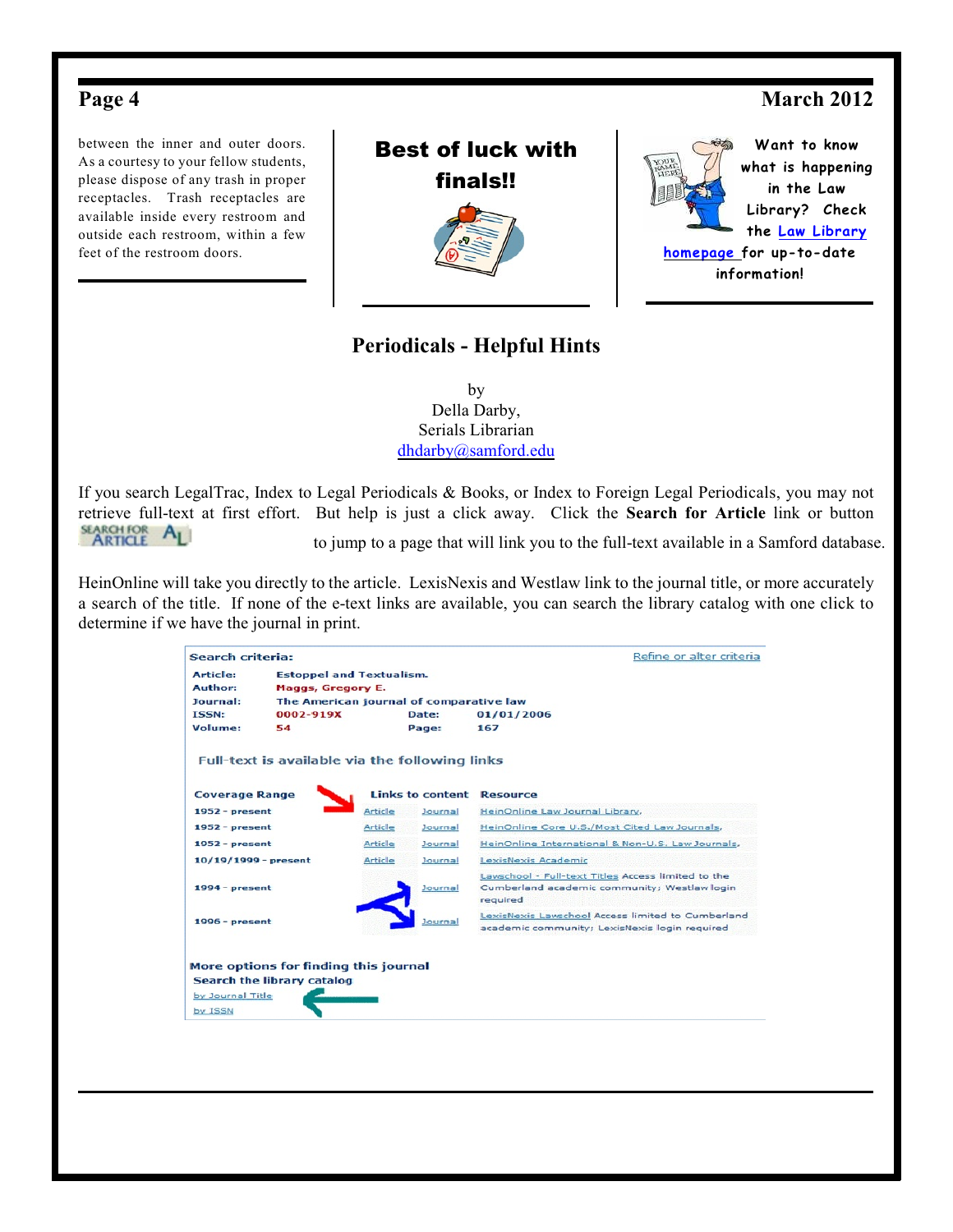# <span id="page-4-0"></span>**Page 5** March 2012

# **How To Locate Your iPhone or iPad**

By Grace Simms, Computer Services Librarian [glsimms@samford.edu](mailto:glsimms@samford.edu)

Here's how to locate your iPhone or iPad should it be misplaced or stolen and how to locate friends and family members.

If you want to find the location of a friend, family member, etc. -- download the Find My Friends app:



## **<http://itunes.apple.com/us/app/find-my-friends/id466122094?mt=8>**

iCloud needs to be enabled for this to work. You'll have to send a request to your friend in order to view their location.

To find your own iPhone or iPad, download the Find My iPhone app:



## **<http://itunes.apple.com/us/app/find-my-iphone/id376101648?mt=8>**

Find My iPhone will allow you to locate, erase, and/or lock your iPhone should it be stolen. I highly recommend keeping your device's serial number in case it ever is stolen.

In Find My iPhone, you can also view the location of other iPhones and/or iPads – if they all use the same iTunes account.